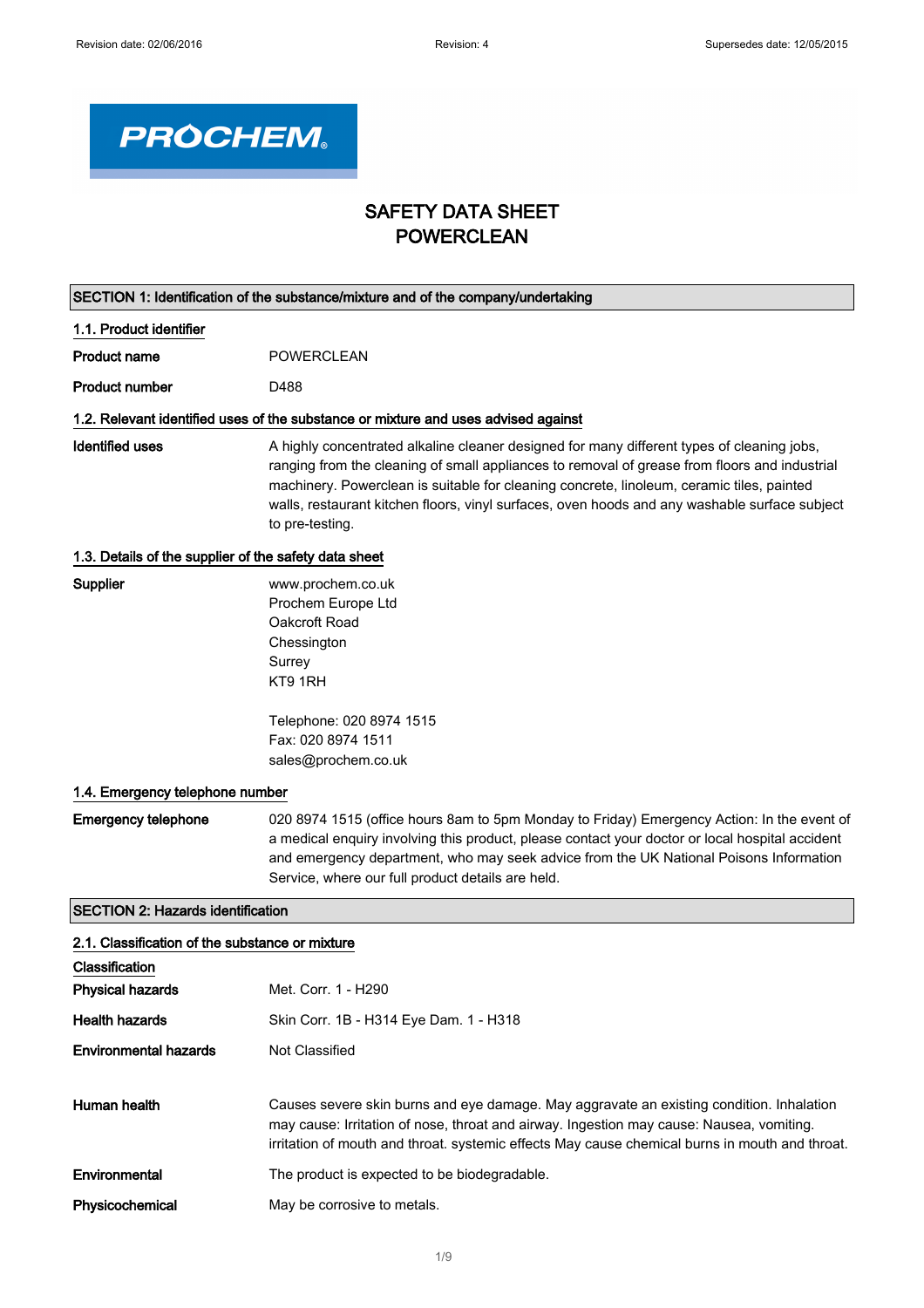### 2.2. Label elements

| Pictogram |  |
|-----------|--|
|           |  |

| Signal word                     | Danger                                                                                                                                                                                                                                                                                                                                                                                                                                                                                                                                                                                                                    |
|---------------------------------|---------------------------------------------------------------------------------------------------------------------------------------------------------------------------------------------------------------------------------------------------------------------------------------------------------------------------------------------------------------------------------------------------------------------------------------------------------------------------------------------------------------------------------------------------------------------------------------------------------------------------|
| <b>Hazard statements</b>        | H <sub>290</sub> May be corrosive to metals.<br>H314 Causes severe skin burns and eye damage.                                                                                                                                                                                                                                                                                                                                                                                                                                                                                                                             |
| <b>Precautionary statements</b> | P <sub>102</sub> Keep out of reach of children.<br>P260 Do not breathe spray.<br>P280 Wear protective gloves/protective clothing/eye protection/face protection.<br>P301+P330+P331 IF SWALLOWED: Rinse mouth. Do NOT induce vomiting.<br>P303+P361+P353 IF ON SKIN (or hair): Take off immediately all contaminated clothing.<br>Rinse skin with water/shower.<br>P305+P351+P338 IF IN EYES: Rinse cautiously with water for several minutes. Remove<br>contact lenses, if present and easy to do. Continue rinsing.<br>P310 Immediately call a POISON CENTER/doctor.<br>P390 Absorb spillage to prevent material damage. |
| Contains                        | Alcohols, C9-11, ethoxylated, Trisodium orthophosphate, Disodium metasilicate                                                                                                                                                                                                                                                                                                                                                                                                                                                                                                                                             |
| Detergent labelling             | $\leq 5\%$ anionic surfactants, $\leq 5\%$ non-ionic surfactants, $\leq 5\%$ perfumes, $\leq 5\%$<br>phosphates, Contains Hexyl cinnamal, Benzyl benzoate                                                                                                                                                                                                                                                                                                                                                                                                                                                                 |

#### 2.3. Other hazards

See section 8 for details of exposure limits.

## SECTION 3: Composition/information on ingredients

| 3.2. Mixtures |  |
|---------------|--|
|---------------|--|

| (2-Methoxymethylethoxy)propanol                      |                      | 5-10%                                                |
|------------------------------------------------------|----------------------|------------------------------------------------------|
| CAS number: 34590-94-8                               | EC number: 252-104-2 | REACH registration number: 01-<br>2119450011-60-XXXX |
| Substance with a Community workplace exposure limit. |                      |                                                      |
| Classification<br>Not Classified                     |                      |                                                      |
| Alcohols, C9-11, ethoxylated                         |                      | $1 - 5%$                                             |
| CAS number: 68439-46-3                               | EC number: 614-482-0 |                                                      |
| <b>Classification</b><br>Eye Dam. 1 - H318           |                      |                                                      |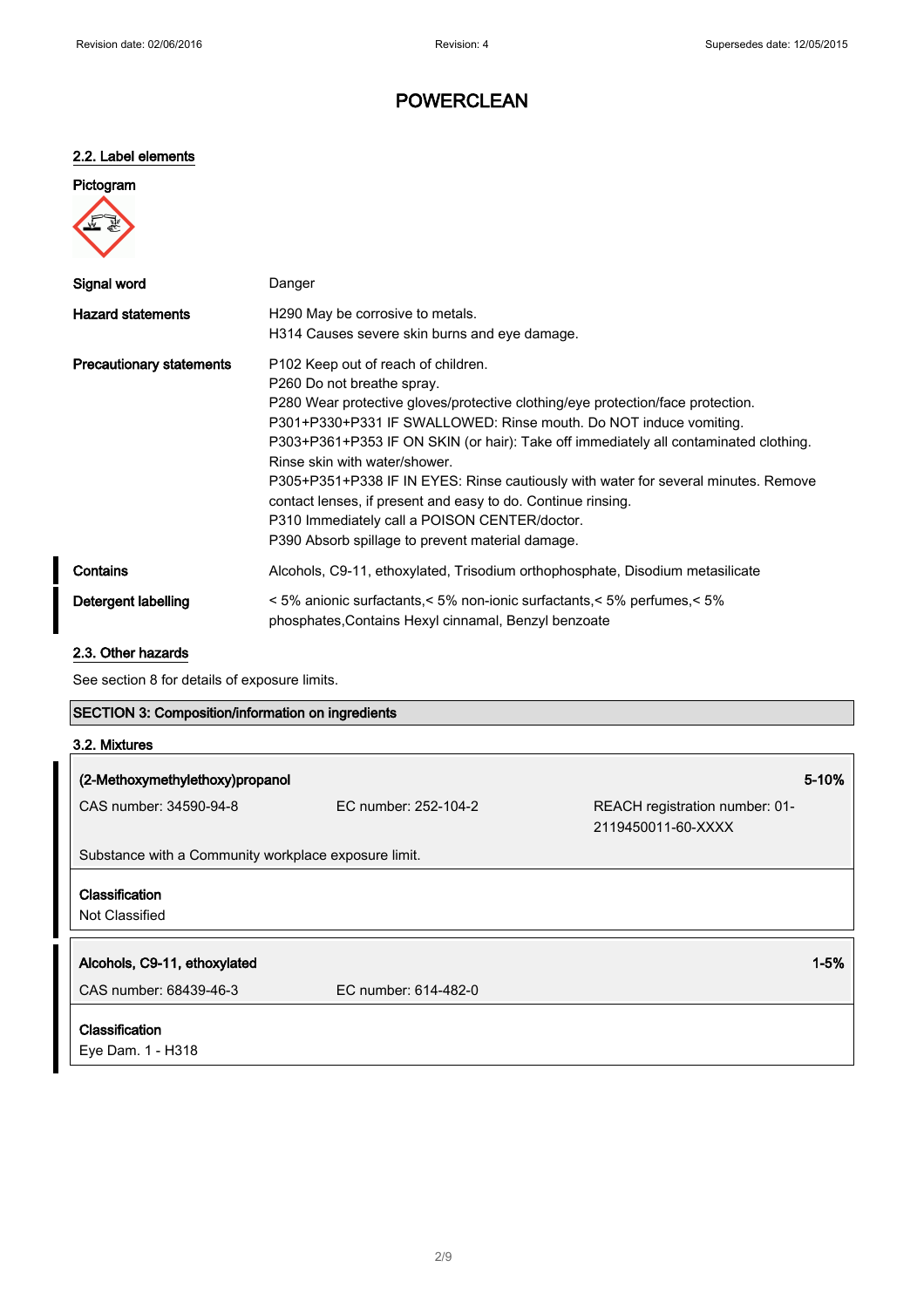# Trisodium orthophosphate 1996 and the control of the control of the control of the control of the control of the control of the control of the control of the control of the control of the control of the control of the cont CAS number: 10101-89-0 Classification Skin Irrit. 2 - H315 Eye Irrit. 2 - H319 STOT SE 3 - H335 Disodium metasilicate 1-5% CAS number: 6834-92-0 EC number: 229-912-9 REACH registration number: 01- 2119449811-37-XXXX Classification Met. Corr. 1 - H290 Skin Corr. 1B - H314 Eye Dam. 1 - H318 STOT SE 3 - H335 The Full Text for all R-Phrases and Hazard Statements are Displayed in Section 16. SECTION 4: First aid measures 4.1. Description of first aid measures Inhalation Move affected person to fresh air at once. Get medical attention if any discomfort continues. Ingestion **Rinse mouth thoroughly with water. Give plenty of water to drink. Never give anything by** mouth to an unconscious person. Do not induce vomiting. Get medical attention. Skin contact **Rinse immediately with plenty of water. Get medical attention if irritation persists after** washing. Eye contact Rinse immediately with plenty of water. Remove any contact lenses and open eyelids wide apart. Continue to rinse for at least 15 minutes. Get medical attention. 4.2. Most important symptoms and effects, both acute and delayed Skin contact Causes severe burns. Defatting, drying and cracking of skin. Eve contact Causes serious eye damage. 4.3. Indication of any immediate medical attention and special treatment needed Specific treatments Treat symptomatically. If liquid has entered the eyes, proceed as follows. Rinse immediately with plenty of water. If swallowed: Get medical attention. SECTION 5: Firefighting measures 5.1. Extinguishing media Suitable extinguishing media The product is not flammable. Use fire-extinguishing media suitable for the surrounding fire. Water spray, dry powder or carbon dioxide. 5.2. Special hazards arising from the substance or mixture Specific hazards Mo unusual fire or explosion hazards noted. Hazardous combustion products Thermal decomposition or combustion products may include the following substances: Oxides of carbon.

5.3. Advice for firefighters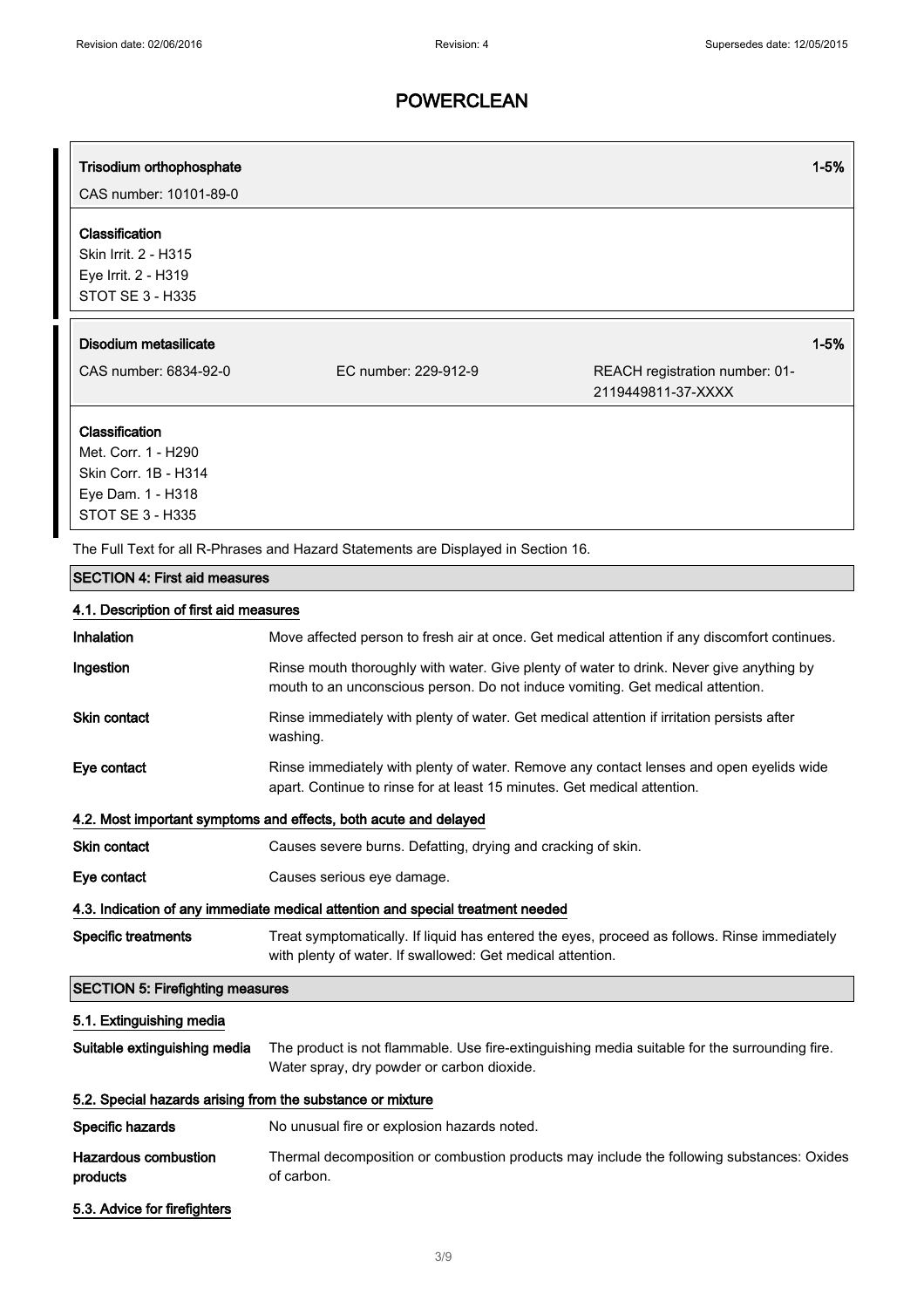| for firefighters                                                                                                                     | Special protective equipment Wear positive-pressure self-contained breathing apparatus (SCBA) and appropriate protective<br>clothing.                                                                                                                                  |  |  |
|--------------------------------------------------------------------------------------------------------------------------------------|------------------------------------------------------------------------------------------------------------------------------------------------------------------------------------------------------------------------------------------------------------------------|--|--|
| <b>SECTION 6: Accidental release measures</b>                                                                                        |                                                                                                                                                                                                                                                                        |  |  |
|                                                                                                                                      | 6.1. Personal precautions, protective equipment and emergency procedures                                                                                                                                                                                               |  |  |
| <b>Personal precautions</b>                                                                                                          | Wear protective clothing as described in Section 8 of this safety data sheet.                                                                                                                                                                                          |  |  |
| 6.2. Environmental precautions                                                                                                       |                                                                                                                                                                                                                                                                        |  |  |
| <b>Environmental precautions</b>                                                                                                     | Do not discharge into drains or watercourses or onto the ground.                                                                                                                                                                                                       |  |  |
| 6.3. Methods and material for containment and cleaning up                                                                            |                                                                                                                                                                                                                                                                        |  |  |
| Methods for cleaning up                                                                                                              | Absorb spillage with non-combustible, absorbent material. Collect and place in suitable waste<br>disposal containers and seal securely. Dispose of waste to licensed waste disposal site in<br>accordance with the requirements of the local Waste Disposal Authority. |  |  |
| 6.4. Reference to other sections                                                                                                     |                                                                                                                                                                                                                                                                        |  |  |
| Reference to other sections                                                                                                          | For personal protection, see Section 8. For waste disposal, see Section 13.                                                                                                                                                                                            |  |  |
| <b>SECTION 7: Handling and storage</b>                                                                                               |                                                                                                                                                                                                                                                                        |  |  |
| 7.1. Precautions for safe handling                                                                                                   |                                                                                                                                                                                                                                                                        |  |  |
| <b>Usage precautions</b>                                                                                                             | Wear protective clothing as described in Section 8 of this safety data sheet. Wash hands<br>thoroughly after handling. Wash contaminated clothing before reuse. Do not eat, drink or<br>smoke when using this product.                                                 |  |  |
|                                                                                                                                      | 7.2. Conditions for safe storage, including any incompatibilities                                                                                                                                                                                                      |  |  |
| <b>Storage precautions</b>                                                                                                           | Store in closed original container at temperatures between 5°C and 30°C. Keep out of the<br>reach of children.                                                                                                                                                         |  |  |
| 7.3. Specific end use(s)                                                                                                             |                                                                                                                                                                                                                                                                        |  |  |
| Specific end use(s)                                                                                                                  | The identified uses for this product are detailed in Section 1.2.                                                                                                                                                                                                      |  |  |
| <b>SECTION 8: Exposure Controls/personal protection</b>                                                                              |                                                                                                                                                                                                                                                                        |  |  |
| 8.1. Control parameters                                                                                                              |                                                                                                                                                                                                                                                                        |  |  |
| Occupational exposure limits                                                                                                         |                                                                                                                                                                                                                                                                        |  |  |
| (2-Methoxymethylethoxy)propanol                                                                                                      |                                                                                                                                                                                                                                                                        |  |  |
| Sk                                                                                                                                   | Long-term exposure limit (8-hour TWA): WEL 50 ppm 308 mg/m <sup>3</sup>                                                                                                                                                                                                |  |  |
| Disodium metasilicate                                                                                                                |                                                                                                                                                                                                                                                                        |  |  |
| Short-term exposure limit (15-minute): SUP 2 mg/m <sup>3</sup><br>SUP = Supplier's recommendation.<br>WEL = Workplace Exposure Limit |                                                                                                                                                                                                                                                                        |  |  |
| $Sk = Can be absorbed through the skin.$                                                                                             |                                                                                                                                                                                                                                                                        |  |  |
| 8.2. Exposure controls                                                                                                               |                                                                                                                                                                                                                                                                        |  |  |
| Protective equipment                                                                                                                 |                                                                                                                                                                                                                                                                        |  |  |

Appropriate engineering controls

Provide adequate ventilation.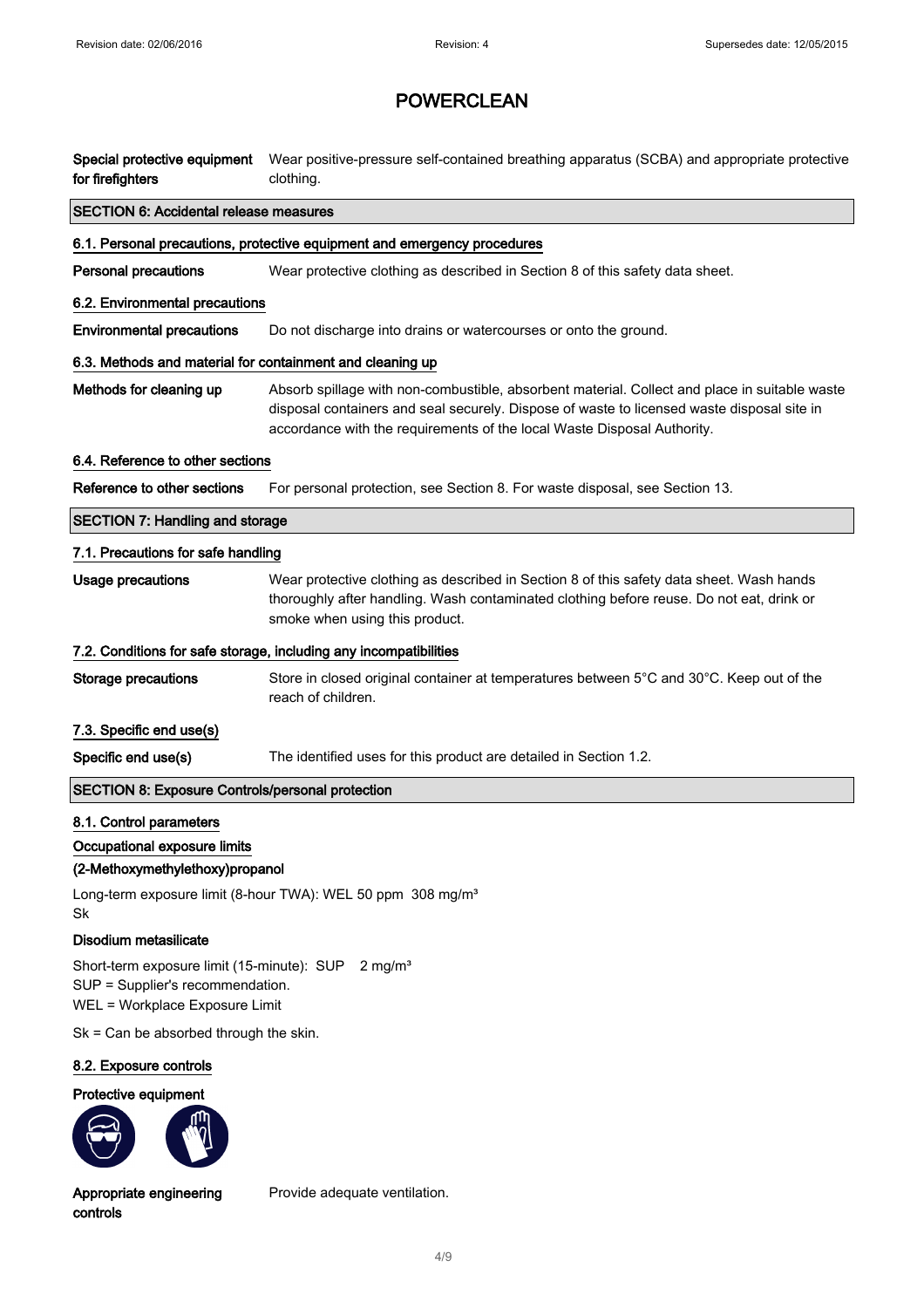| Eye/face protection           | Side shield safety glasses are recommended when handling concentrate or during spray<br>application.                                                                                                                                                  |
|-------------------------------|-------------------------------------------------------------------------------------------------------------------------------------------------------------------------------------------------------------------------------------------------------|
| Hand protection               | Wear protective gloves. It is recommended that gloves are made of the following material:<br>Nitrile rubber. Protective gloves should be inspected for wear before use and replaced<br>regularly in accordance with the manufacturers specifications. |
| Hygiene measures              | Wash hands thoroughly after handling. Wash contaminated clothing before reuse. Do not eat,<br>drink or smoke when using this product.                                                                                                                 |
| <b>Respiratory protection</b> | For situations where recommended exposure limits may be exceeded or where there is a risk<br>of inhalation of fine spray mists, a suitable respirator face mask is recommended.                                                                       |

#### SECTION 9: Physical and Chemical Properties

| 9.1. Information on basic physical and chemical properties |                                                          |
|------------------------------------------------------------|----------------------------------------------------------|
| Appearance                                                 | Clear liquid.                                            |
| Colour                                                     | Dark. Blue.                                              |
| Odour                                                      | Pine. Mint.                                              |
| <b>Odour threshold</b>                                     | Not determined.                                          |
| pH                                                         | pH (concentrated solution): 13 pH (diluted solution): 12 |
| <b>Melting point</b>                                       | Not determined.                                          |
| Initial boiling point and range                            | 100°C                                                    |
| Flash point                                                | Not applicable.                                          |
| <b>Evaporation rate</b>                                    | Not determined.                                          |
| Upper/lower flammability or<br>explosive limits            | Not applicable.                                          |
| Vapour pressure                                            | Not determined.                                          |
| Vapour density                                             | Not determined.                                          |
| <b>Relative density</b>                                    | 1.05                                                     |
| Solubility(ies)                                            | Soluble in water.                                        |
| <b>Partition coefficient</b>                               | Not determined.                                          |
| Auto-ignition temperature                                  | Not determined.                                          |
| <b>Viscosity</b>                                           | Not determined.                                          |
| <b>Explosive properties</b>                                | Not applicable.                                          |
| <b>Oxidising properties</b>                                | Not applicable.                                          |
| 9.2. Other information                                     |                                                          |
| Other information                                          | None.                                                    |
| <b>SECTION 10: Stability and reactivity</b>                |                                                          |

### 10.1. Reactivity

Reactivity **Reactivity** There are no known reactivity hazards associated with this product.

### 10.2. Chemical stability

Stability Stable at normal ambient temperatures and when used as recommended.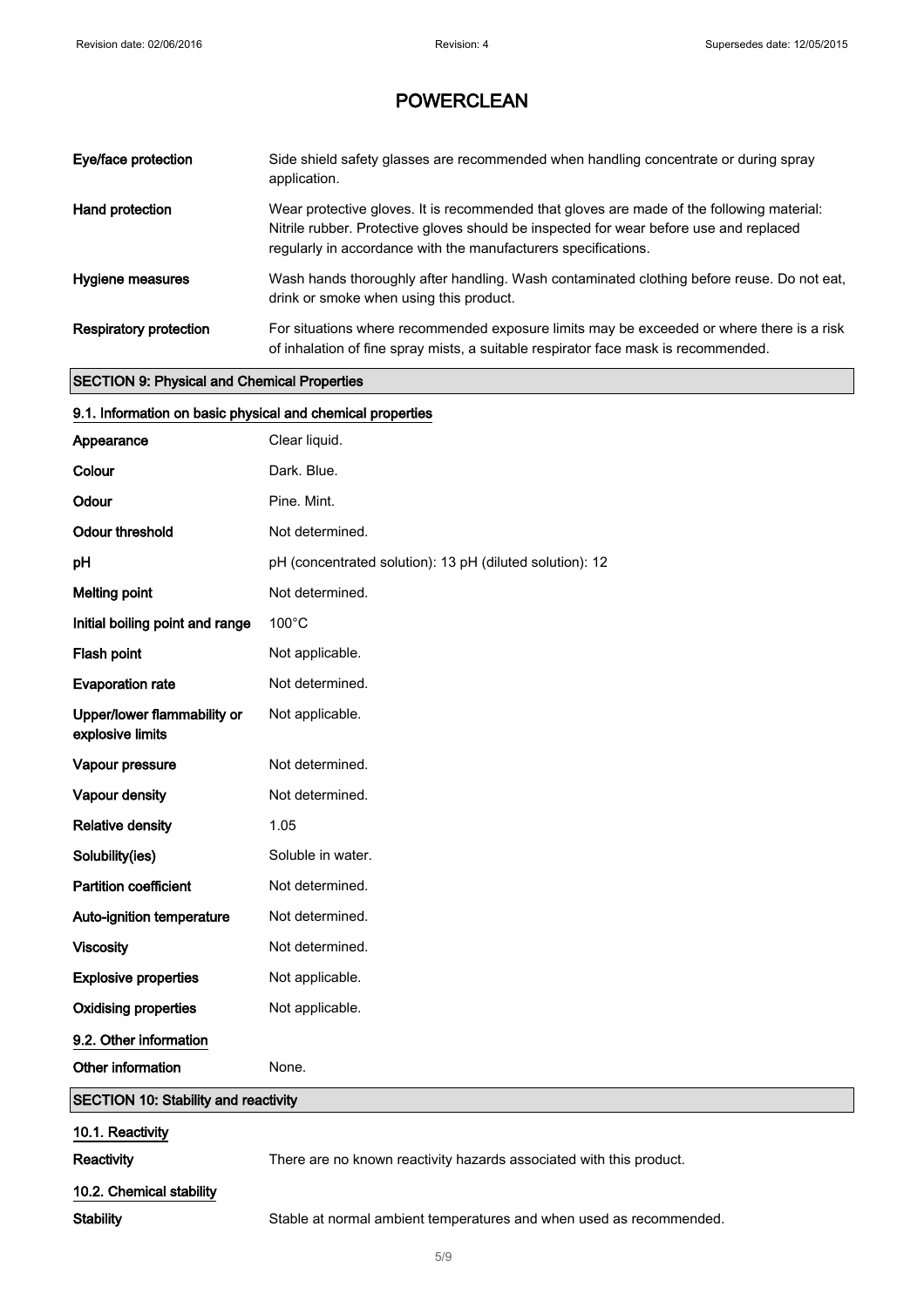| 10.3. Possibility of hazardous reactions                                                                                                                                                                                                     |                                                                                                                        |  |
|----------------------------------------------------------------------------------------------------------------------------------------------------------------------------------------------------------------------------------------------|------------------------------------------------------------------------------------------------------------------------|--|
| Possibility of hazardous<br>reactions                                                                                                                                                                                                        | Not determined.                                                                                                        |  |
| 10.4. Conditions to avoid                                                                                                                                                                                                                    |                                                                                                                        |  |
| <b>Conditions to avoid</b>                                                                                                                                                                                                                   | Protect from freezing and direct sunlight. Store in closed original container at temperatures<br>between 5°C and 30°C. |  |
| 10.5. Incompatible materials                                                                                                                                                                                                                 |                                                                                                                        |  |
| Materials to avoid                                                                                                                                                                                                                           | Strong acids. Oxidising materials.                                                                                     |  |
| 10.6. Hazardous decomposition products                                                                                                                                                                                                       |                                                                                                                        |  |
| Hazardous decomposition<br>products                                                                                                                                                                                                          | Thermal decomposition or combustion products may include the following substances: Oxides<br>of carbon.                |  |
| <b>SECTION 11: Toxicological information</b>                                                                                                                                                                                                 |                                                                                                                        |  |
| 11.1. Information on toxicological effects                                                                                                                                                                                                   |                                                                                                                        |  |
| <b>Toxicological effects</b><br>Ingestion may cause: systemic effects Nausea, vomiting. May cause burns in mucous<br>membranes, throat, oesophagus and stomach. Possible respiratory irritation by wetting agents<br>in atomised spray form. |                                                                                                                        |  |
| Skin corrosion/irritation                                                                                                                                                                                                                    |                                                                                                                        |  |
| Skin corrosion/irritation<br>Causes severe burns., Defatting, drying and cracking of skin.                                                                                                                                                   |                                                                                                                        |  |
| Serious eye damage/irritation<br>Serious eye damage/irritation                                                                                                                                                                               | Causes serious eye damage. May cause possible injury if not promptly rinsed.                                           |  |
| Skin sensitisation<br><b>Skin sensitisation</b>                                                                                                                                                                                              | Contains Hexyl cinnamal Benzyl benzoate                                                                                |  |
| Germ cell mutagenicity<br>Genotoxicity - in vivo                                                                                                                                                                                             | No effects expected based upon current data.                                                                           |  |
| Carcinogenicity<br>Carcinogenicity                                                                                                                                                                                                           | No effects expected based upon current data.                                                                           |  |
| Reproductive toxicity                                                                                                                                                                                                                        | Reproductive toxicity - fertility No effects expected based upon current data.                                         |  |
| Toxicological information on ingredients.                                                                                                                                                                                                    |                                                                                                                        |  |
|                                                                                                                                                                                                                                              | Disodium metasilicate                                                                                                  |  |
| Acute toxicity - oral                                                                                                                                                                                                                        |                                                                                                                        |  |
| Acute toxicity oral (LD <sub>50</sub><br>mg/kg)                                                                                                                                                                                              | 1,280.0                                                                                                                |  |
| <b>Species</b>                                                                                                                                                                                                                               | Rat                                                                                                                    |  |
| <b>SECTION 12: Ecological Information</b>                                                                                                                                                                                                    |                                                                                                                        |  |
|                                                                                                                                                                                                                                              |                                                                                                                        |  |

### 12.1. Toxicity

Ecological information on ingredients.

Trisodium orthophosphate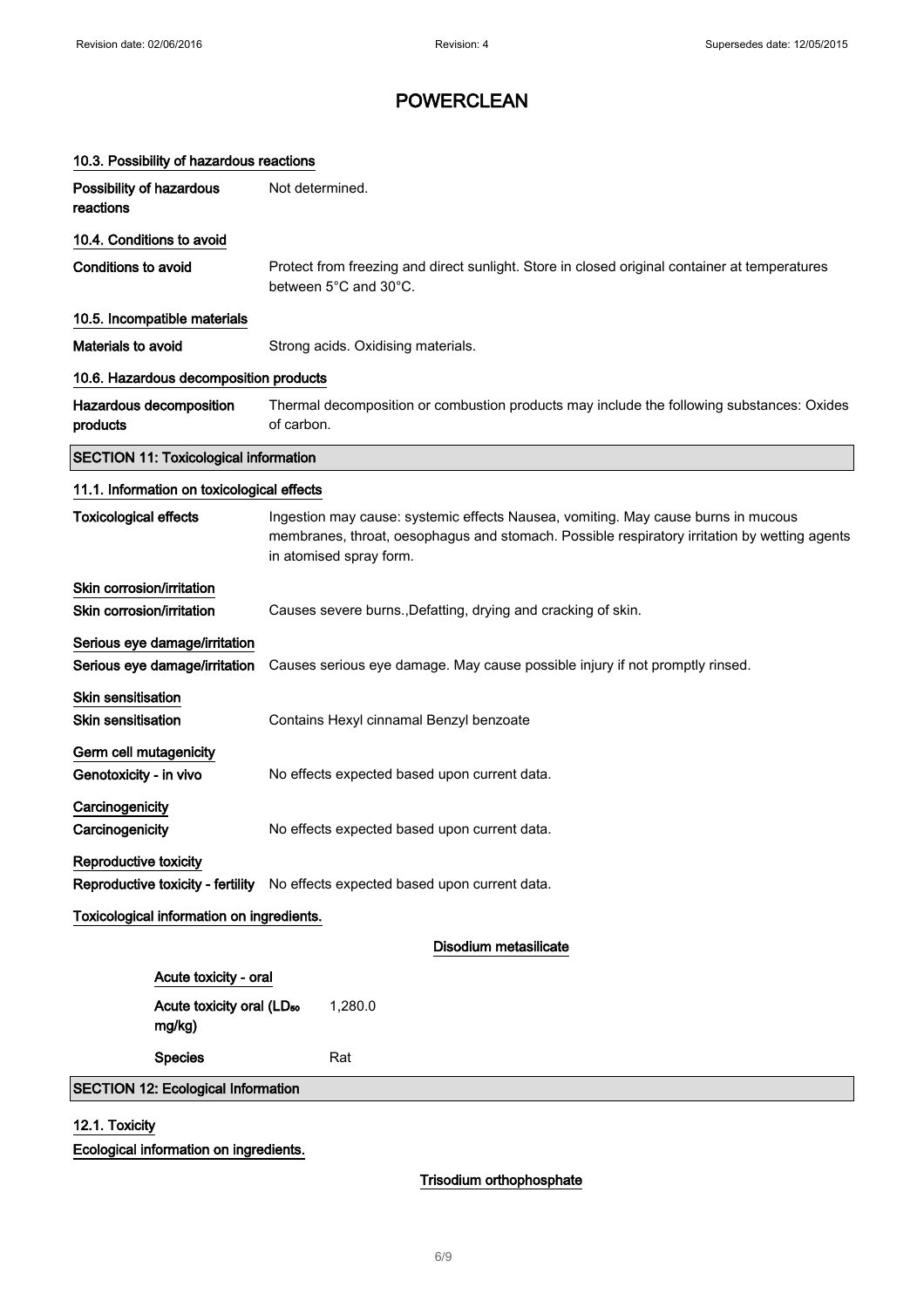|  | Acute toxicity - fish                                                                                            |            | LC50, 96 hours, 96 hours: 150 mg/l, Poecilia reticulata (Guppy)<br>LC <sub>50</sub> , 96 hours: >100 mg/l, Onchorhynchus mykiss (Rainbow trout)                                                                                                                                                                                                                                                                         |  |
|--|------------------------------------------------------------------------------------------------------------------|------------|-------------------------------------------------------------------------------------------------------------------------------------------------------------------------------------------------------------------------------------------------------------------------------------------------------------------------------------------------------------------------------------------------------------------------|--|
|  | Acute toxicity - aquatic<br>invertebrates<br>Acute toxicity - aquatic<br>plants                                  |            | EC <sub>50</sub> , 48 hours: >100 mg/l, Daphnia magna                                                                                                                                                                                                                                                                                                                                                                   |  |
|  |                                                                                                                  |            | EC <sub>50</sub> , 72 hours: >100 mg/l, Desmodesmus subspicatus                                                                                                                                                                                                                                                                                                                                                         |  |
|  |                                                                                                                  |            | Disodium metasilicate                                                                                                                                                                                                                                                                                                                                                                                                   |  |
|  | Acute toxicity - fish                                                                                            |            | LC50, 96 hours: 210 mg/l, Brachydanio rerio (Zebra Fish)                                                                                                                                                                                                                                                                                                                                                                |  |
|  | Acute toxicity - aquatic<br>invertebrates                                                                        |            | EC <sub>50</sub> , 48 hours: 1700 mg/l, Daphnia magna                                                                                                                                                                                                                                                                                                                                                                   |  |
|  | 12.2. Persistence and degradability                                                                              |            |                                                                                                                                                                                                                                                                                                                                                                                                                         |  |
|  |                                                                                                                  |            | Persistence and degradability The surfactant(s) contained in this product complies(comply) with the biodegradability criteria<br>as laid down in Regulation (EC) No. 648/2004 on detergents. Data to support this assertion<br>are held at the disposal of the competent authorities of the Member States and will be made<br>available to them at their direct request, or at the request of a detergent manufacturer. |  |
|  | 12.3. Bioaccumulative potential                                                                                  |            |                                                                                                                                                                                                                                                                                                                                                                                                                         |  |
|  | <b>Bioaccumulative potential</b>                                                                                 | Not known. |                                                                                                                                                                                                                                                                                                                                                                                                                         |  |
|  | <b>Partition coefficient</b><br>12.4. Mobility in soil                                                           |            | Not determined.                                                                                                                                                                                                                                                                                                                                                                                                         |  |
|  |                                                                                                                  |            |                                                                                                                                                                                                                                                                                                                                                                                                                         |  |
|  | <b>Mobility</b>                                                                                                  |            | The product is soluble in water.                                                                                                                                                                                                                                                                                                                                                                                        |  |
|  | 12.5. Results of PBT and vPvB assessment                                                                         |            |                                                                                                                                                                                                                                                                                                                                                                                                                         |  |
|  | Results of PBT and vPvB<br>assessment                                                                            |            | This product does not contain any substances classified as PBT or vPvB.                                                                                                                                                                                                                                                                                                                                                 |  |
|  | 12.6. Other adverse effects<br>Other adverse effects<br>organisms.<br><b>SECTION 13: Disposal considerations</b> |            |                                                                                                                                                                                                                                                                                                                                                                                                                         |  |
|  |                                                                                                                  |            | The product may affect the acidity (pH) of water which may have hazardous effects on aquatic                                                                                                                                                                                                                                                                                                                            |  |
|  |                                                                                                                  |            |                                                                                                                                                                                                                                                                                                                                                                                                                         |  |
|  | 13.1. Waste treatment methods                                                                                    |            |                                                                                                                                                                                                                                                                                                                                                                                                                         |  |
|  | <b>Disposal methods</b>                                                                                          |            | Dispose of waste to licensed waste disposal site in accordance with the requirements of the<br>local Waste Disposal Authority. Empty containers should be rinsed with water then crushed<br>and disposed of at legal waste disposal site.                                                                                                                                                                               |  |
|  | <b>SECTION 14: Transport information</b>                                                                         |            |                                                                                                                                                                                                                                                                                                                                                                                                                         |  |
|  | 14.1. UN number                                                                                                  |            |                                                                                                                                                                                                                                                                                                                                                                                                                         |  |
|  | UN No. (ADR/RID)                                                                                                 | 1760       |                                                                                                                                                                                                                                                                                                                                                                                                                         |  |
|  | UN No. (IMDG)                                                                                                    | 1760       |                                                                                                                                                                                                                                                                                                                                                                                                                         |  |
|  | 14.2. UN proper shipping name                                                                                    |            |                                                                                                                                                                                                                                                                                                                                                                                                                         |  |
|  |                                                                                                                  |            | Corrosive liquid, N.O.S. (contains disodium trioxosilicate and N,N-bis(carboxymethyl)-alanin, trisodium salt)                                                                                                                                                                                                                                                                                                           |  |
|  | 14.3. Transport hazard class(es)                                                                                 |            |                                                                                                                                                                                                                                                                                                                                                                                                                         |  |
|  | <b>ADR/RID class</b>                                                                                             | 8          |                                                                                                                                                                                                                                                                                                                                                                                                                         |  |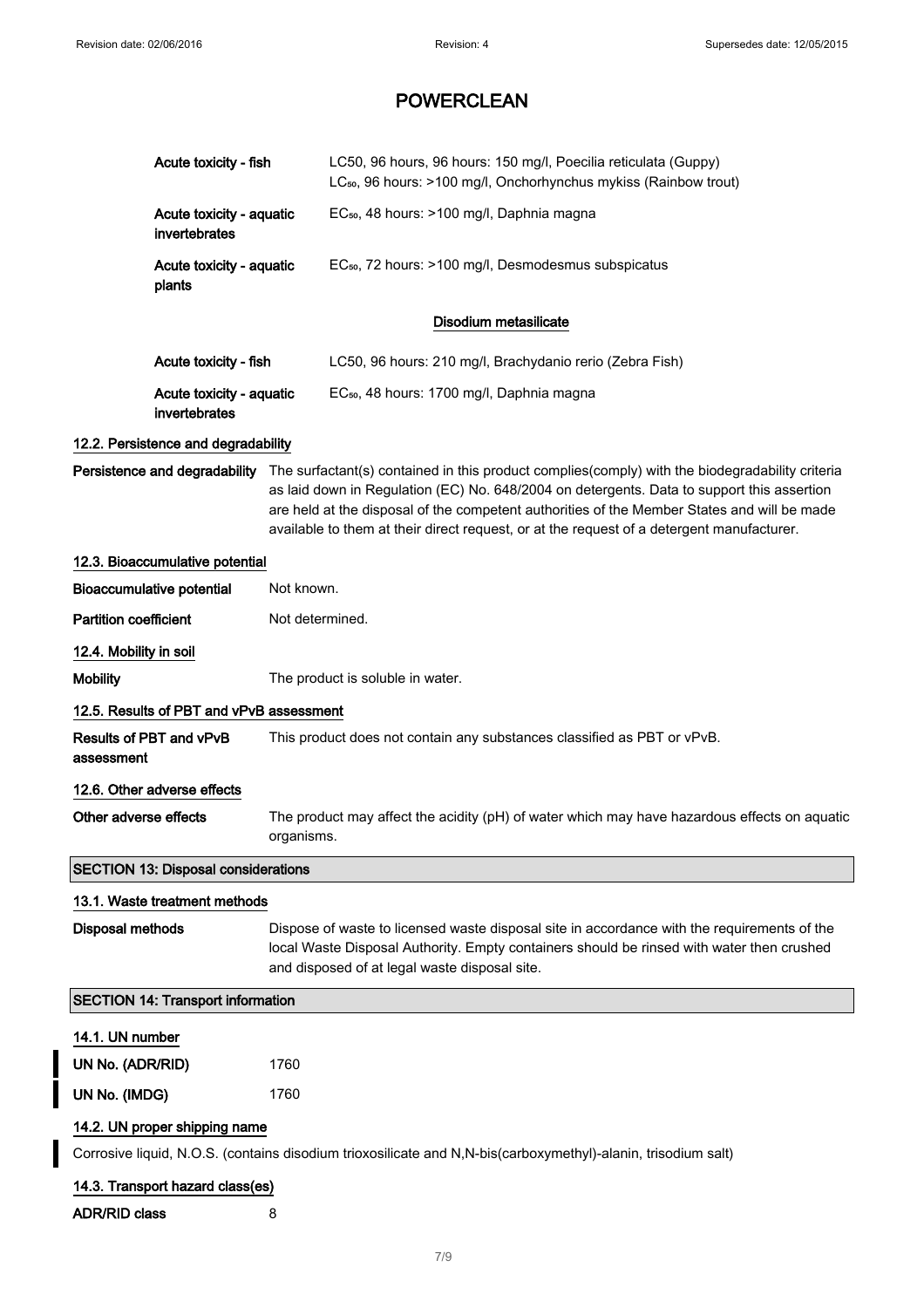| <b>IMDG class</b>         | 8 |
|---------------------------|---|
| 14.4. Packing group       |   |
| ADR/RID packing group     | Ш |
| <b>IMDG packing group</b> | Ш |

### 14.5. Environmental hazards

Environmentally hazardous substance/marine pollutant No.

#### 14.6. Special precautions for user

Supplied in accordance with "Limited Quantity" provisions.

#### 14.7. Transport in bulk according to Annex II of MARPOL73/78 and the IBC Code

Transport in bulk according to Not applicable. Annex II of MARPOL 73/78 and the IBC Code

SECTION 15: Regulatory information

#### 15.1. Safety, health and environmental regulations/legislation specific for the substance or mixture

| <b>National regulations</b> | The Control of Substances Hazardous to Health Regulations 2002 (SI 2002 No. 2677) (as<br>amended).                                                                                                                                                                                                                                                                                                         |
|-----------------------------|------------------------------------------------------------------------------------------------------------------------------------------------------------------------------------------------------------------------------------------------------------------------------------------------------------------------------------------------------------------------------------------------------------|
| EU legislation              | Regulation (EC) No 1907/2006 of the European Parliament and of the Council of 18<br>December 2006 concerning the Registration, Evaluation, Authorisation and Restriction of<br>Chemicals (REACH) (as amended).<br>Regulation (EC) No 1272/2008 of the European Parliament and of the Council of 16<br>December 2008 on classification, labelling and packaging of substances and mixtures (as<br>amended). |

#### 15.2. Chemical safety assessment

No chemical safety assessment has been carried out.

#### SECTION 16: Other information

| General information       | Telephone 020 8974 1515                                                                                                                                                                                                               |
|---------------------------|---------------------------------------------------------------------------------------------------------------------------------------------------------------------------------------------------------------------------------------|
| <b>Revision comments</b>  | NOTE: Lines within the margin indicate significant changes from the previous revision.                                                                                                                                                |
| <b>Revision date</b>      | 02/06/2016                                                                                                                                                                                                                            |
| Revision                  | 4                                                                                                                                                                                                                                     |
| Supersedes date           | 12/05/2015                                                                                                                                                                                                                            |
| Signature                 | Aaron Saunders                                                                                                                                                                                                                        |
| Please note:              | Where abbreviations have been used elsewhere the full text has been written below, for the<br>classification of the product please refer to section 2.                                                                                |
| Hazard statements in full | H290 May be corrosive to metals.<br>H314 Causes severe skin burns and eye damage.<br>H315 Causes skin irritation.<br>H318 Causes serious eye damage.<br>H319 Causes serious eye irritation.<br>H335 May cause respiratory irritation. |